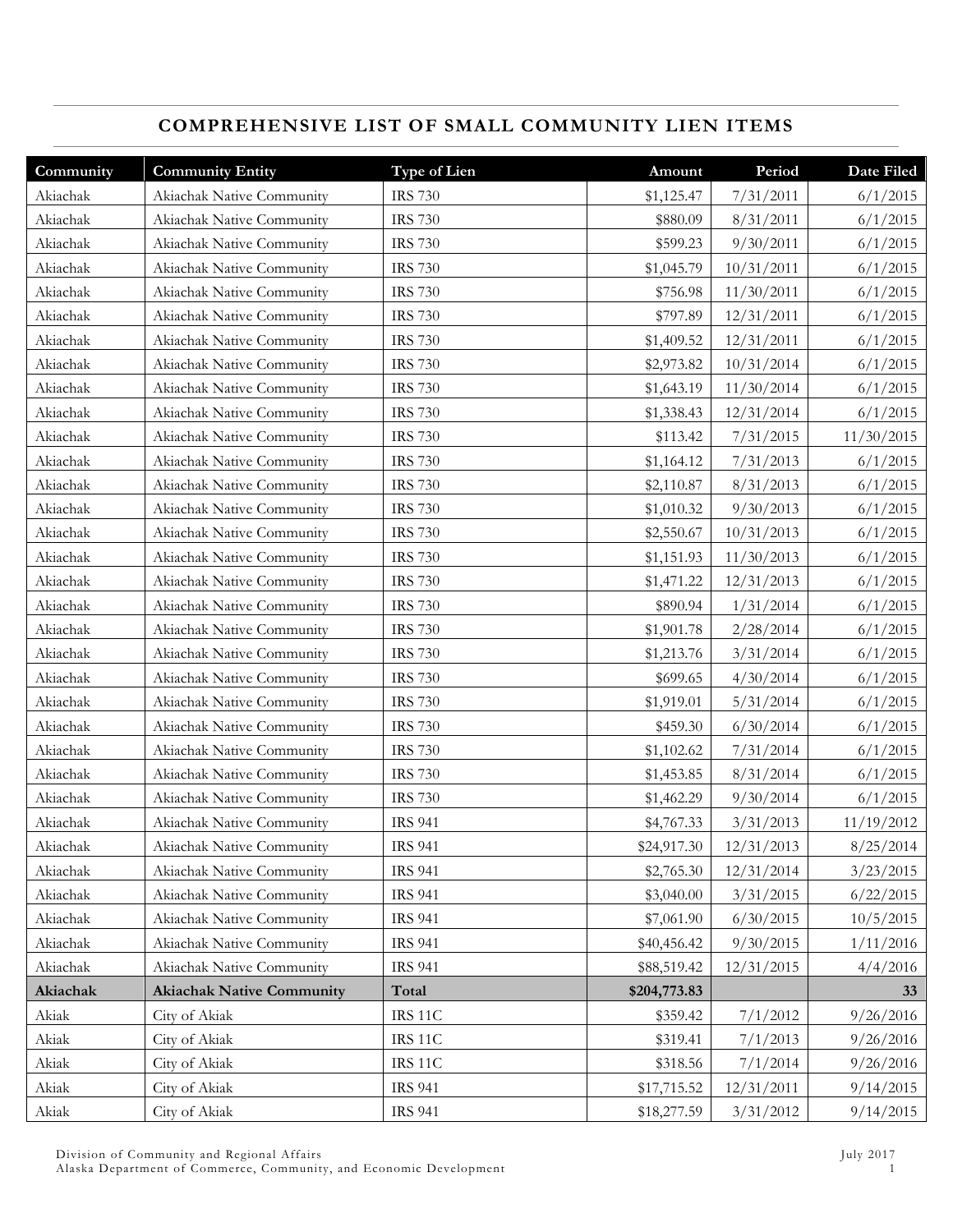| Community      | <b>Community Entity</b>                                                                  | Type of Lien                      | Amount                 | Period     | Date Filed                |
|----------------|------------------------------------------------------------------------------------------|-----------------------------------|------------------------|------------|---------------------------|
| Akiak          | City of Akiak                                                                            | <b>IRS 941</b>                    | \$28,111.38            | 6/30/2012  | 9/14/2015                 |
| Akiak          | City of Akiak                                                                            | <b>IRS 941</b>                    | \$26,403.05            | 9/30/2012  | 9/14/2015                 |
| Akiak          | City of Akiak                                                                            | <b>IRS 941</b>                    | \$24,723.12            | 12/31/2012 | 9/14/2015                 |
| Akiak          | City of Akiak                                                                            | <b>IRS 941</b>                    | \$5,352.90             | 3/31/2013  | 6/29/2015                 |
| Akiak          | City of Akiak                                                                            | <b>IRS 941</b>                    | \$18,294.67            | 6/30/2013  | 5/18/2015                 |
| Akiak          | City of Akiak                                                                            | <b>IRS 941</b>                    | \$18,973.91            | 9/30/2013  | 5/18/2015                 |
| Akiak          | City of Akiak                                                                            | <b>IRS 941</b>                    | \$20,264.82            | 12/31/2013 | 6/8/2015                  |
| Akiak          | City of Akiak                                                                            | <b>IRS 941</b>                    | \$2,354.67             | 3/31/2014  | 4/6/2015                  |
| Akiak          | City of Akiak                                                                            | <b>IRS 941</b>                    | \$5,803.27             | 6/30/2014  | 4/6/2015                  |
| Akiak          | City of Akiak                                                                            | <b>IRS 941</b>                    | \$4,391.40             | 9/30/2014  | 4/6/2015                  |
| Akiak          | City of Akiak                                                                            | <b>IRS 941</b>                    | \$1,708.35             | 6/30/2016  | 3/20/2017                 |
| Akiak          | <b>City of Akiak</b>                                                                     | Total                             | \$193,372.04           |            | <b>16</b>                 |
| Alakanuk       | City of Alakanuk                                                                         | <b>CIVP</b>                       | \$34,158.16            | 12/31/2009 | 5/9/2013                  |
| Alakanuk       | City of Alakanuk                                                                         | IRS 6721                          | \$43,322.12            | 12/31/2011 | 10/31/2016                |
| Alakanuk       | City of Alakanuk                                                                         | <b>IRS 941</b>                    | \$1,436.67             | 3/31/2012  | 5/9/2013                  |
| Alakanuk       | City of Alakanuk                                                                         | <b>IRS 941</b>                    | \$24,274.54            | 9/30/2012  | 5/9/2013                  |
| Alakanuk       | City of Alakanuk                                                                         | <b>IRS 941</b>                    | \$18,058.84            | 12/31/2012 | 5/9/2013                  |
| Alakanuk       | City of Alakanuk                                                                         | <b>IRS 941</b>                    | \$54,453.17            | 3/31/2013  | 6/23/2014                 |
| Alakanuk       | City of Alakanuk                                                                         | <b>IRS 941</b>                    | \$35,428.07            | 6/30/2013  | 5/12/2014                 |
| Alakanuk       | City of Alakanuk                                                                         | IRS 6721                          | \$13,037.09            | 12/31/2013 | 12/30/2016                |
|                |                                                                                          |                                   |                        |            |                           |
| Alakanuk       | <b>City of Alakanuk</b>                                                                  | Total                             | \$224,168.66           |            | 8                         |
|                | Alatna Village (filed as: Alatna Tribal                                                  | Alaska Employment Security        |                        |            |                           |
| Alatna         | Council)                                                                                 | Tax                               | \$466.00               | 12/31/2008 | 2/8/2010                  |
|                | Alatna Village (filed as: Alatna                                                         |                                   |                        |            |                           |
| Alatna         | <b>Tribal Council)</b>                                                                   | Total                             | \$466.00               |            | $\mathbf{1}$              |
| Allakaket      | Allakaket Village (filed as: Allakaket<br>Village Council)                               | Alaska Employment Security<br>Tax | \$1,995.49             | 6/30/2005  | 10/17/2006                |
|                | Allakaket Village (filed as: Allakaket                                                   | Alaska Employment Security        |                        |            |                           |
| Allakaket      | Village Council)                                                                         | Tax                               | \$2,157.81             | 9/30/2005  | 10/17/2006                |
|                | Allakaket Village (filed as: Allakaket                                                   | Alaska Employment Security        |                        |            |                           |
| Allakaket      | Village Council)                                                                         | Tax                               | \$206.84               | 12/31/2005 | 10/17/2006                |
| Allakaket      | Allakaket Village (filed as: Allakaket<br>Village Council)                               | Alaska Employment Security<br>Tax | \$411.54               | 3/31/2006  | 10/17/2006                |
|                | Allakaket Village (filed as: Allakaket                                                   | Alaska Employment Security        |                        |            |                           |
| Allakaket      | Village Council)                                                                         | Tax                               | \$291.72               | 6/30/2006  | 10/17/2006                |
| Allakaket      | Allakaket Village (filed as: Allakaket<br>Village Council)                               | Alaska Employment Security<br>Tax | \$39.89                | 3/30/2013  | 12/6/2013                 |
| Allakaket      | Allakaket Village (filed as:                                                             | Total                             |                        |            |                           |
|                | <b>Allakaket Village Council)</b>                                                        |                                   | \$5,103.29             |            | 6                         |
| Anaktuvuk Pass | City of Anaktuvuk Pass (filed as:<br>Anaktuvuk Pass City Council)                        | <b>IRS 941</b>                    | \$5,245.29             | 9/30/2016  | 3/21/2017                 |
| Anaktuvuk      | City of Anaktuvuk Pass (filed as:                                                        |                                   |                        |            |                           |
| Pass<br>Anvik  | <b>Anaktuvuk Pass City Council)</b><br>City of Anvik (filed as: Anvik Tribal<br>Council) | Total<br><b>IRS 941</b>           | \$5,245.29<br>\$216.07 | 12/31/2010 | $\mathbf{1}$<br>2/10/2017 |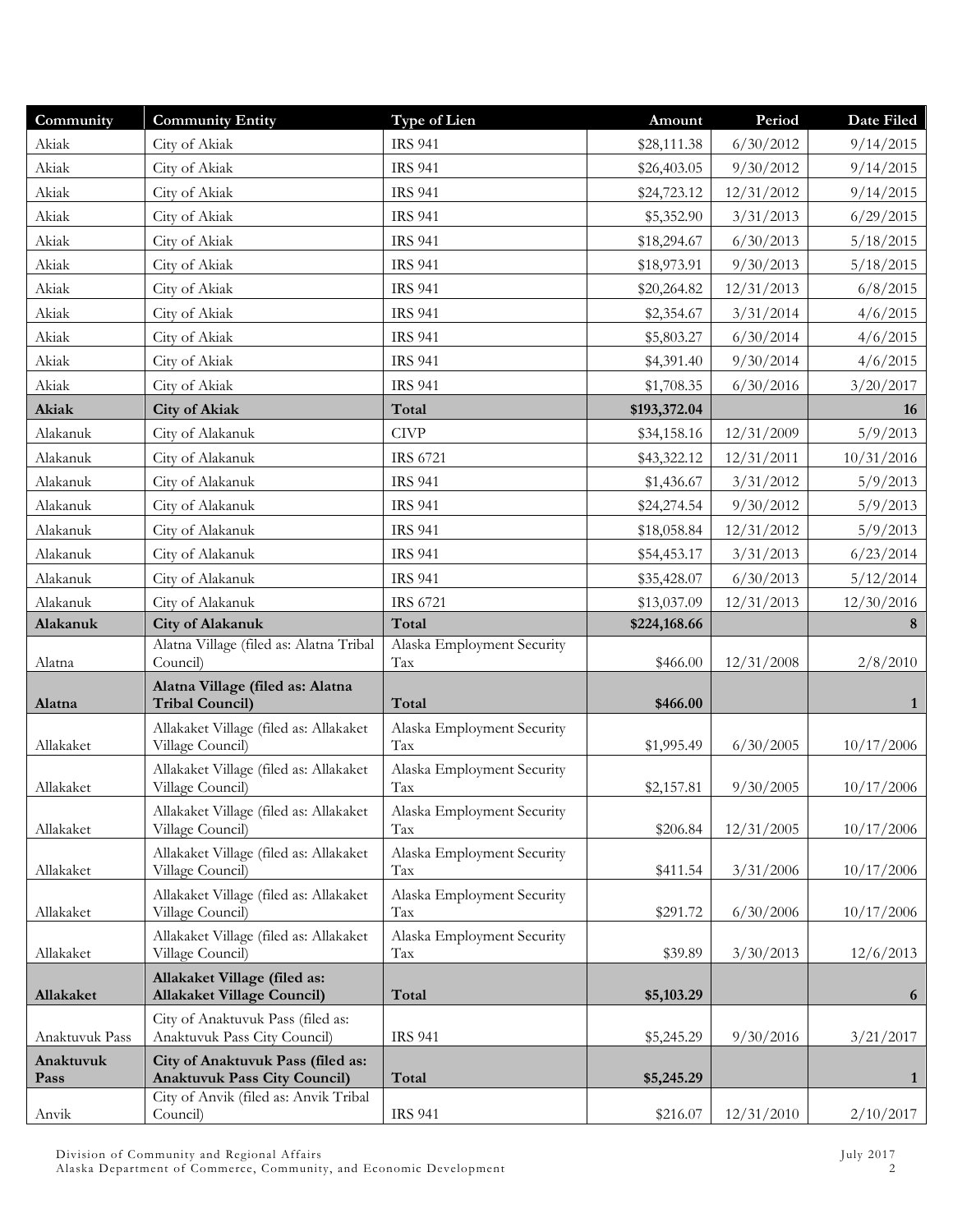| Community  | <b>Community Entity</b>                           | <b>Type of Lien</b> | Amount      | Period     | Date Filed |
|------------|---------------------------------------------------|---------------------|-------------|------------|------------|
|            | City of Anvik (filed as: Anvik Tribal             |                     |             |            |            |
| Anvik      | Council)<br>City of Anvik (filed as: Anvik Tribal | <b>IRS 941</b>      | \$1,543.56  | 9/30/2011  | 2/10/2017  |
| Anvik      | Council)                                          | <b>IRS 941</b>      | \$7,567.36  | 9/30/2012  | 2/10/2017  |
|            | City of Anvik (filed as: Anvik Tribal             |                     |             |            |            |
| Anvik      | Council)                                          | <b>IRS 941</b>      | \$629.76    | 12/31/2012 | 2/10/2017  |
| Anvik      | City of Anvik (filed as: Anvik Tribal<br>Council) | <b>IRS 941</b>      | \$1,795.13  | 6/30/2013  | 2/10/2017  |
|            | City of Anvik (filed as: Anvik Tribal             |                     |             |            |            |
| Anvik      | Council)                                          | <b>IRS 941</b>      | \$3,129.48  | 9/30/2013  | 2/10/2017  |
|            | City of Anvik (filed as: Anvik Tribal             |                     |             |            |            |
| Anvik      | Council)<br>City of Anvik (filed as: Anvik Tribal | <b>IRS 941</b>      | \$2,382.10  | 12/31/2013 | 2/10/2017  |
| Anvik      | Council)                                          | <b>IRS 941</b>      | \$2,872.44  | 3/31/2014  | 2/10/2017  |
|            | City of Anvik (filed as: Anvik Tribal             |                     |             |            |            |
| Anvik      | Council)<br>City of Anvik (filed as: Anvik Tribal | <b>IRS 941</b>      | \$3,037.58  | 9/30/2014  | 2/10/2017  |
| Anvik      | Council)                                          | <b>IRS 941</b>      | \$2,825.22  | 12/31/2014 | 2/10/2017  |
|            | City of Anvik (filed as: Anvik Tribal             |                     |             |            |            |
| Anvik      | Council)                                          | <b>IRS 941</b>      | \$2,127.07  | 3/31/2015  | 2/10/2017  |
|            | City of Anvik (filed as: Anvik Tribal             |                     |             |            |            |
| Anvik      | Council)<br>City of Anvik (filed as: Anvik Tribal | <b>IRS 941</b>      | \$2,514.50  | 6/30/2015  | 2/10/2017  |
| Anvik      | Council)                                          | <b>IRS 941</b>      | \$3,395.28  | 9/30/2015  | 2/10/2017  |
|            | City of Anvik (filed as: Anvik Tribal             |                     |             |            |            |
| Anvik      | Council)<br>City of Anvik (filed as: Anvik Tribal | <b>IRS 941</b>      | \$6,546.11  | 12/31/2015 | 2/10/2017  |
| Anvik      | Council)                                          | <b>IRS 941</b>      | \$4,517.94  | 3/31/2016  | 2/10/2017  |
|            | City of Anvik (filed as: Anvik Tribal             |                     |             |            |            |
| Anvik      | Council)                                          | <b>IRS 941</b>      | \$38,696.32 | 6/30/2016  | 2/10/2017  |
| Anvik      | City of Anvik (filed as: Anvik Tribal<br>Council) | <b>IRS 941</b>      | \$4,506.94  | 9/30/2016  | 2/10/2017  |
|            | City of Anvik (filed as: Anvik                    |                     |             |            |            |
| Anvik      | <b>Tribal Council)</b>                            | Total               | \$88,302.86 |            | 17         |
| Atmautluak | Village of Atmautluak                             | <b>IRS 6721</b>     | \$1,784.98  | 12/31/2010 | 9/26/2016  |
| Atmautluak | Village of Atmautluak                             | <b>IRS 941</b>      | \$6,260.04  | 6/30/2012  | 9/26/2016  |
| Atmautluak | Village of Atmautluak                             | <b>IRS 941</b>      | \$12,883.16 | 9/30/2012  | 9/26/2016  |
| Atmautluak | Village of Atmautluak                             | <b>IRS 941</b>      | \$8,400.87  | 12/31/2012 | 9/26/2016  |
| Atmautluak | Village of Atmautluak                             | <b>IRS 941</b>      | \$44,537.90 | 3/31/2013  | 9/26/2016  |
| Atmautluak | Village of Atmautluak                             | <b>IRS 941</b>      | \$3,701.35  | 9/30/2013  | 9/26/2016  |
| Atmautluak | Village of Atmautluak                             | <b>IRS 941</b>      | \$42,382.58 | 12/31/2013 | 9/26/2016  |
| Atmautluak | Village of Atmautluak                             | <b>IRS 941</b>      | \$7,098.89  | 9/30/2014  | 9/26/2016  |
| Atmautluak | Village of Atmautluak                             | <b>IRS 941</b>      | \$9,907.32  | 12/31/2014 | 9/26/2016  |
|            | Village of Atmautluak                             |                     |             |            |            |
| Atmautluak |                                                   | <b>IRS 941</b>      | \$58,837.49 | 3/31/2015  | 9/26/2016  |
| Atmautluak | Village of Atmautluak                             | <b>IRS 941</b>      | \$29,319.54 | 6/30/2015  | 9/26/2016  |
| Atmautluak | Village of Atmautluak                             | <b>IRS 941</b>      | \$21,949.75 | 12/31/2015 | 9/26/2016  |
| Atmautluak | Village of Atmautluak                             | <b>IRS 941</b>      | \$18,827.76 | 3/31/2016  | 9/26/2016  |
| Atmautluak | Village of Atmautluak                             | <b>IRS 941</b>      | \$27,762.59 | 6/30/2016  | 12/1/2016  |
|            | Village of Atmautluak (filed as:                  |                     |             |            |            |
| Atmautluak | Atmauluak Traditional Council)                    | <b>IRS 941</b>      | \$3,734.30  | 9/30/2016  | 3/1/2017   |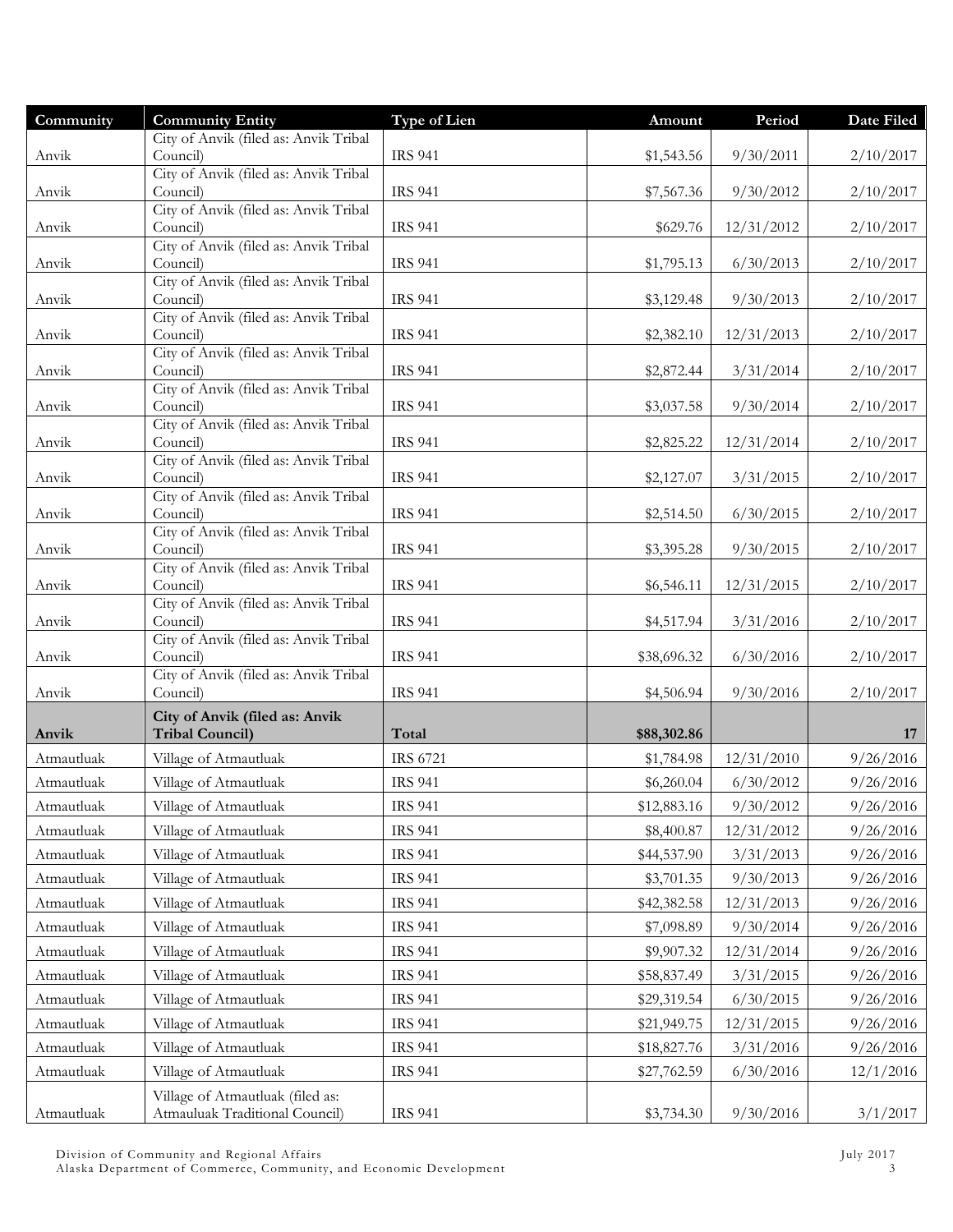| Community             | <b>Community Entity</b>                                                  | Type of Lien                      | Amount         | Period     | Date Filed     |
|-----------------------|--------------------------------------------------------------------------|-----------------------------------|----------------|------------|----------------|
| Atmautluak            | Village of Atmautluak (filed as:<br>Atmauluak Traditional Council)       | <b>IRS 730</b>                    | \$479.40       | 10/31/2013 | 3/1/2017       |
| Atmautluak            | Village of Atmautluak (filed as:<br>Atmauluak Traditional Council)       | <b>IRS 730</b>                    | \$83.18        | 3/31/2014  | 3/1/2017       |
| Atmautluak            | Village of Atmautluak (filed as:<br>Atmauluak Traditional Council)       | <b>IRS 730</b>                    | \$95.55        | 4/30/2014  | 3/1/2017       |
| Atmautluak            | Village of Atmautluak (filed as:<br>Atmauluak Traditional Council)       | <b>IRS 730</b>                    | \$85.01        | 11/30/2015 | 3/1/2017       |
| Atmautluak            | Village of Atmautluak (filed as:<br>Atmauluak Traditional Council)       | <b>IRS 730</b>                    | \$74.61        | 12/31/2015 | 3/1/2017       |
| Atmautluak            | Village of Atmautluak (filed as:<br>Atmauluak Traditional Council)       | <b>IRS 730</b>                    | \$53.71        | 2/29/2016  | 3/1/2017       |
| Atmautluak            | Village of Atmautluak (filed as:<br>Atmauluak Traditional Council)       | <b>IRS 730</b>                    | \$82.65        | 3/31/2016  | 3/1/2017       |
| Atmautluak            | Village of Atmautluak (filed as:<br>Atmauluak Traditional Council)       | <b>IRS 730</b>                    | \$50.58        | 4/30/2016  | 3/1/2017       |
| Atmautluak            | Village of Atmautluak (filed as:<br>Atmauluak Traditional Council)       | <b>IRS 941</b>                    | \$1,850.74     | 12/31/2016 | 4/7/2017       |
| Atmautluak            | <b>Village of Atmautluak</b>                                             | Total                             | \$300,243.95   |            | 24             |
| <b>Brevig Mission</b> | City of Brevig Mission                                                   | Alaska Employment Security<br>Tax | \$2,717.57     | 2/27/2013  | 3/1/2013       |
| <b>Brevig Mission</b> | <b>City of Brevig Mission</b>                                            | Total                             | \$2,717.57     |            | 1              |
| Chefornak             | Village of Chefornak (filed as:<br>Chefornak Traditional Council)        | Alaska Employment Security<br>Tax | \$1,046.64     | 6/30/2001  | 11/23/2001     |
| Chefornak             | Village of Chefornak (filed as:<br>Chefornak Traditional Council)        | Alaska Employment Security<br>Tax | \$4,786.15     | 9/30/2002  | 2/15/2003      |
| Chefornak             | Village of Chefornak (filed as:<br><b>Chefornak Traditional Council)</b> | Total                             | \$5,832.79     |            | 2              |
| Chevak                | City of Chevak (filed as: City<br>Council Chevak)                        | Alaska Employment Security<br>Tax | \$11,019.55    | 6/30/2007  | 10/10/2007     |
| Chevak                | City of Chevak (filed as: City<br>Council Chevak)                        | Final Judgment                    | \$1,029,478.95 | 9/26/2008  | 11/25/2008     |
| Chevak                | City of Chevak (Filed as: Chevak<br>City Council)                        | Alaska Employment Security<br>Tax | \$2,178.55     | 12/31/2016 | 6/26/2017      |
|                       |                                                                          |                                   |                |            |                |
| Chevak                | City of Chevak (filed as: City<br>Council Chevak)                        | Alaska Employment<br>Security Tax | 1,946.18       | 9/30/2016  | 3/13/2017      |
| Chevak                | City of Chevak (filed as: City<br><b>Council Chevak)</b>                 | Total                             | \$1,044,623.23 |            | $\overline{4}$ |
| Dillingham            | City of Dillingham                                                       | Final Judgment                    | \$70,000.00    | 10/27/2009 | 11/3/2009      |
| Dillingham            | <b>City of Dillingham</b>                                                | Total                             | \$70,000.00    |            | 1              |
| Dot Lake<br>Village   | Village of Dot Lake                                                      | Alaska Employment Security<br>Tax | \$3,946.29     | 9/30/2013  | 2/6/2014       |
| Dot Lake<br>Village   | Village of Dot Lake                                                      | Alaska Employment Security<br>Tax | \$12,103.35    | 6/30/2016  | 10/6/2016      |
| Dot Lake<br>Village   | Village of Dot Lake                                                      | Alaska Employment Security<br>Tax | \$10,202.20    | 12/31/2015 | 4/6/2016       |
| Dot Lake<br>Village   | Village of Dot Lake                                                      | Alaska Employment Security<br>Tax | \$8,799.67     | 6/30/2015  | 10/2/2015      |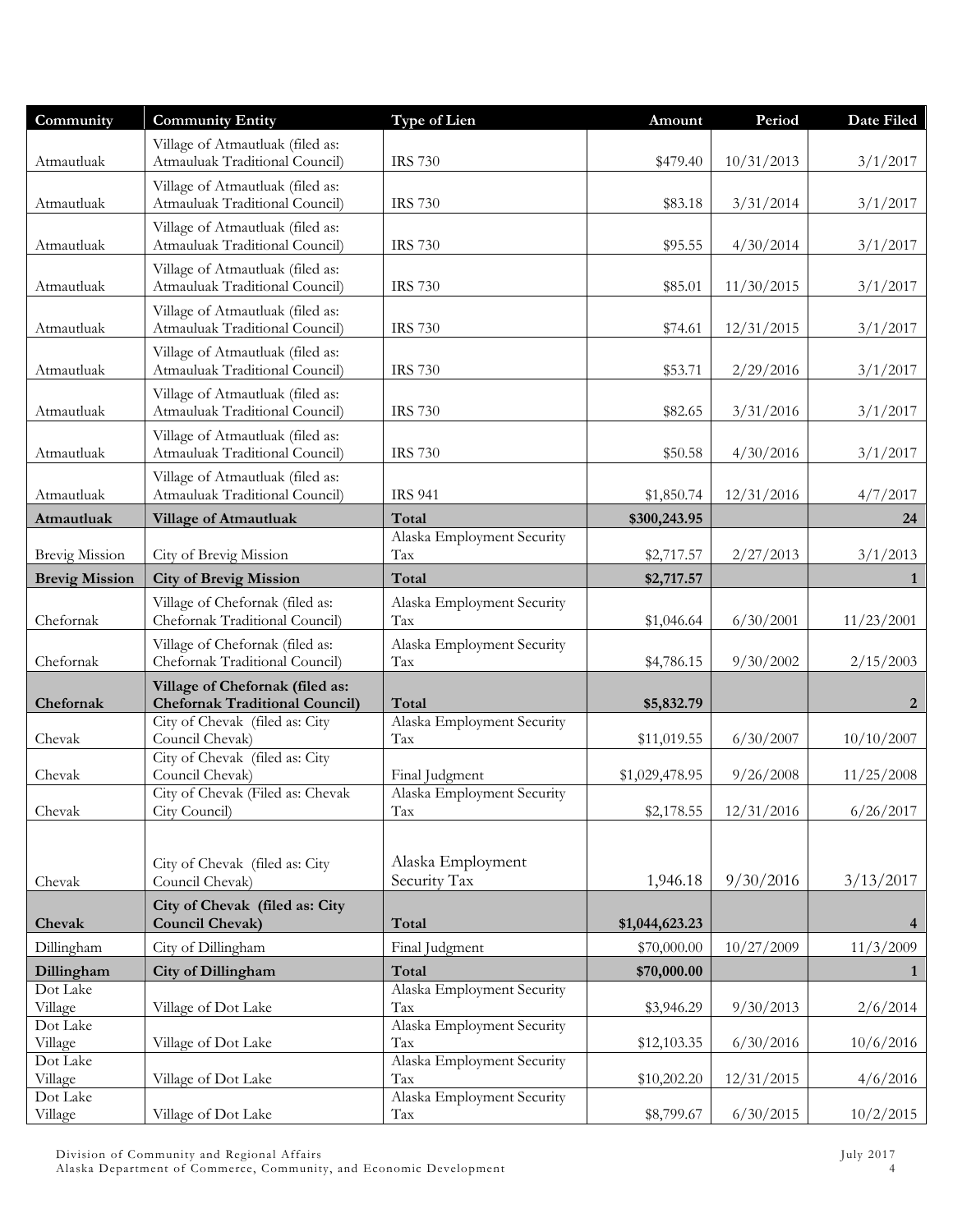| Community           | <b>Community Entity</b>          | <b>Type of Lien</b>               | Amount       | Period     | Date Filed  |
|---------------------|----------------------------------|-----------------------------------|--------------|------------|-------------|
| Dot Lake            |                                  | Alaska Employment Security        |              |            |             |
| Village<br>Dot Lake | Village of Dot Lake              | Tax<br>Alaska Employment Security | \$2,552.70   | 12/31/2013 | 6/4/2014    |
| Village             | Village of Dot Lake              | Tax                               | \$5,514.46   | 1/31/2014  | 7/11/2014   |
| Dot Lake            |                                  | Alaska Employment Security        |              |            |             |
| Village             | Village of Dot Lake              | Tax                               | \$6,060.63   | 6/30/2014  | 10/8/2014   |
| Dot Lake<br>Village | Village of Dot Lake              | Alaska Employment Security<br>Tax | \$6,670.57   | 9/30/2014  | 1/9/2015    |
| Dot Lake            |                                  | Alaska Employment Security        |              |            |             |
| Village             | Village of Dot Lake              | Tax                               | \$7,008.94   | 12/31/2014 | 4/9/2015    |
| Dot Lake            |                                  | Alaska Employment Security        |              |            |             |
| Village<br>Dot Lake | Village of Dot Lake              | Tax<br>Alaska Employment Security | \$8,002.02   | 3/31/2015  | 7/8/2015    |
| Village             | Village of Dot Lake              | Tax                               | \$11,611.09  | 3/31/2016  | 7/8/2016    |
| Dot Lake            |                                  | Alaska Employment Security        |              |            |             |
| Village             | Village of Dot Lake              | Tax                               | \$14,045.33  | 9/30/2016  | 1/12/2017   |
| Dot Lake<br>Village | Village of Dot Lake              | Alaska Employment Security<br>Tax | \$1,753.17   | 12/31/2016 | 5/25/2017   |
| Dot Lake            |                                  | Alaska Employment Security        |              |            |             |
| Village             | Village of Dot Lake              | Tax                               | \$9,268.32   | 9/30/2015  | 1/13/2016   |
| Dot Lake            |                                  |                                   |              |            |             |
| Village             | Village of Dot Lake              | Total                             | \$107,538.74 |            | 14          |
| Elim                | City of Elim                     | <b>IRS 941</b>                    | \$2,834.64   | 3/31/2014  | 2/1/2017    |
| Elim                | City of Elim                     | <b>IRS 941</b>                    | \$1,358.41   | 12/31/2014 | 2/1/2017    |
| Elim                | City of Elim                     | <b>IRS 941</b>                    | \$1,404.96   | 3/31/2015  | 2/1/2017    |
| Elim                | City of Elim                     | <b>IRS 941</b>                    | \$1,230.43   | 6/30/2015  | 2/1/2017    |
| Elim                | City of Elim                     | <b>IRS 941</b>                    | \$7,775.82   | 9/30/2015  | 2/1/2017    |
| Elim                | City of Elim                     | <b>IRS 941</b>                    | \$22,483.41  | 12/31/2015 | 2/1/2017    |
| Elim                | City of Elim                     | <b>IRS 941</b>                    | \$1,167.98   | 3/31/2016  | 2/1/2017    |
| Elim                | City of Elim                     | <b>IRS 941</b>                    | \$23,405.80  | 6/30/2016  | 2/1/2017    |
| Elim                | City of Elim                     | <b>IRS 941</b>                    | \$18,333.39  | 9/30/2016  | 3/31/2017   |
| Elim                | <b>City of Elim</b>              | Total                             | \$79,994.84  |            | 9           |
|                     |                                  | Alaska Employment Security        |              |            |             |
| Emmonak             | Emmonak Expense Committee        | Tax                               | \$352.86     | 12/31/2004 | 2/28/2006   |
| Emmonak             |                                  | Alaska Employment Security<br>Tax | \$884.74     | 3/31/2005  | 2/28/2006   |
|                     | Emmonak Expense Committee        | Alaska Employment Security        |              |            |             |
| Emmonak             | Emmonak Expense Committee        | Tax                               | \$948.87     | 6/30/2005  | 2/28/2006   |
|                     |                                  | Alaska Employment Security        |              |            |             |
| Emmonak             | Emmonak Expense Committee        | Tax                               | \$1,016.98   | 9/30/2005  | 2/28/2006   |
| Emmonak             | <b>Emmonak Expense Committee</b> | Alaska Employment Security<br>Tax | \$1,172.46   | 12/31/2005 | 2/28/2006   |
| Emmonak             | <b>Emmonak Expense Committee</b> | Total                             | \$4,375.91   |            | $5^{\circ}$ |
|                     |                                  | Alaska Employment Security        |              |            |             |
| Goodnews Bay        | City of Goodnews Bay             | Tax                               | \$4,601.70   | 6/30/2016  | 3/9/2017    |
|                     |                                  | Alaska Employment Security        |              |            |             |
| Goodnews Bay        | City of Goodnews Bay             | Tax                               | \$5,150.55   | 9/30/2016  | 3/9/2017    |
| <b>Goodnews Bay</b> | <b>City of Goodnews Bay</b>      | Total                             | \$9,752.25   |            | 2           |
| Hoonah              | Hoonah Indian Association        | <b>IRS 941</b>                    | \$4,454.00   | 3/31/2006  | 4/5/2010    |
| Hoonah              | Hoonah Indian Association        | <b>IRS 941</b>                    | \$29,468.97  | 6/30/2006  | 4/5/2010    |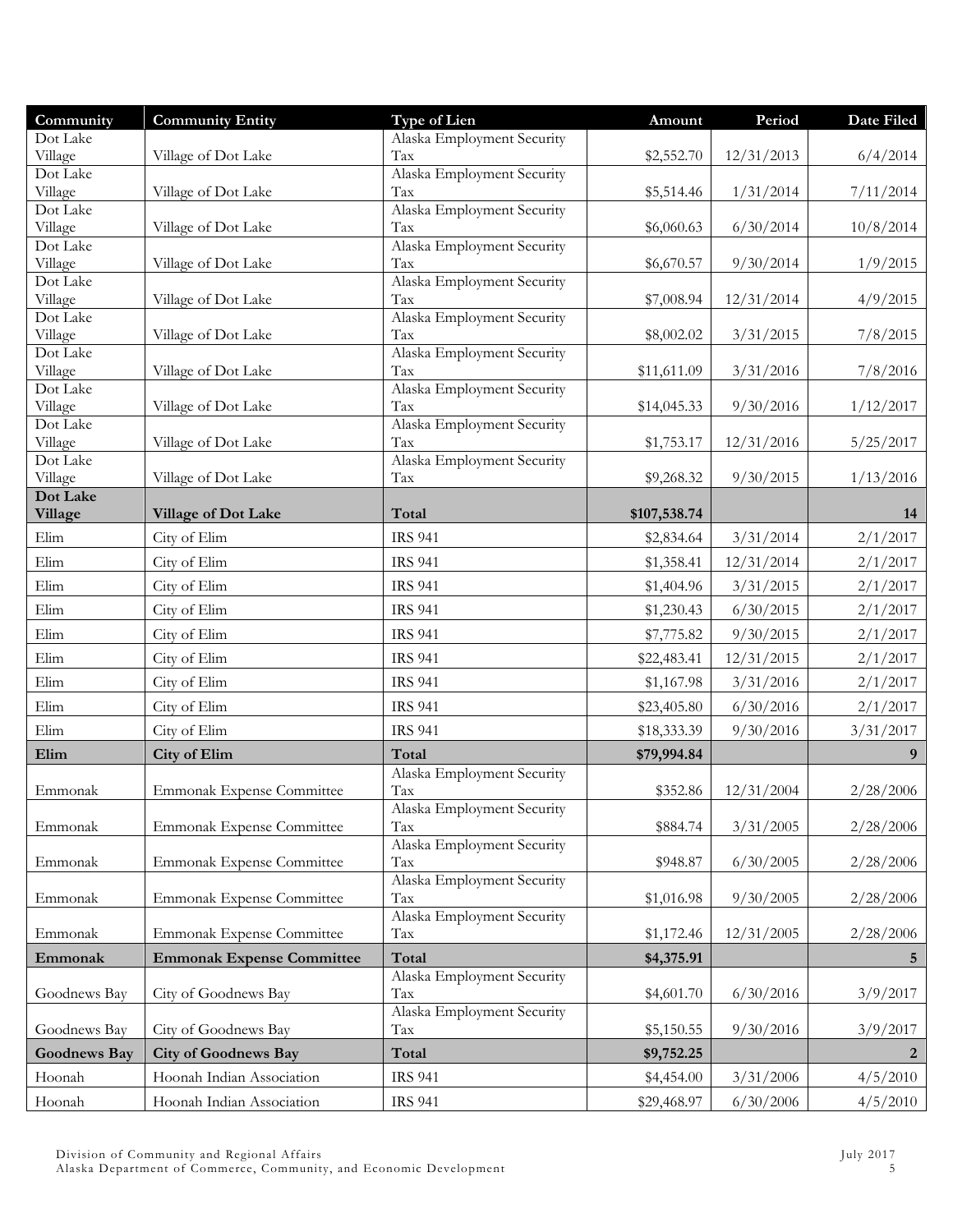| Community  | <b>Community Entity</b>                                                    | Type of Lien   | Amount         | Period     | Date Filed |
|------------|----------------------------------------------------------------------------|----------------|----------------|------------|------------|
| Hoonah     | Hoonah Indian Association                                                  | <b>IRS 941</b> | \$104,061.95   | 9/30/2006  | 4/5/2010   |
| Hoonah     | Hoonah Indian Association                                                  | <b>IRS 941</b> | \$91,632.08    | 12/31/2006 | 4/5/2010   |
| Hoonah     | Hoonah Indian Association                                                  | <b>IRS 941</b> | \$106,536.22   | 3/31/2007  | 4/5/2010   |
| Hoonah     | Hoonah Indian Association                                                  | <b>IRS 941</b> | \$103,842.12   | 6/30/2007  | 4/5/2010   |
| Hoonah     | Hoonah Indian Association                                                  | <b>IRS 941</b> | \$101,183.11   | 9/30/2007  | 4/5/2010   |
| Hoonah     | Hoonah Indian Association                                                  | <b>IRS 941</b> | \$98,630.38    | 12/31/2007 | 4/5/2010   |
| Hoonah     | Hoonah Indian Association                                                  | <b>IRS 941</b> | \$81,410.77    | 3/31/2008  | 4/5/2010   |
| Hoonah     | Hoonah Indian Association                                                  | <b>IRS 941</b> | \$81,926.21    | 6/30/2008  | 4/5/2010   |
| Hoonah     | Hoonah Indian Association                                                  | <b>IRS 941</b> | \$75,079.36    | 9/30/2008  | 4/5/2010   |
| Hoonah     | Hoonah Indian Association                                                  | <b>IRS 941</b> | \$84,642.51    | 12/31/2008 | 4/5/2010   |
| Hoonah     | Hoonah Indian Association                                                  | <b>IRS 941</b> | \$71,216.54    | 3/31/2009  | 4/5/2010   |
| Hoonah     | Hoonah Indian Association                                                  | <b>IRS 941</b> | \$57,042.29    | 6/30/2009  | 4/5/2010   |
|            |                                                                            |                |                |            |            |
| Hoonah     | <b>Hoonah Indian Association</b>                                           | Total          | \$1,091,126.51 |            | 14         |
| Hooper Bay | Native Village of Hooper Bay (filed<br>as: Hooper Bay Traditional Council) | <b>IRS 941</b> | \$10,021.83    | 6/30/2005  | 12/4/2007  |
| Hooper Bay | Native Village of Hooper Bay (filed<br>as: Hooper Bay Traditional Council) | <b>IRS 941</b> | \$13,678.90    | 9/30/2005  | 12/4/2007  |
| Hooper Bay | Native Village of Hooper Bay (filed<br>as: Hooper Bay Traditional Council) | <b>IRS 941</b> | \$14,892.93    | 6/30/2006  | 12/4/2007  |
| Hooper Bay | Native Village of Hooper Bay (filed<br>as: Hooper Bay Traditional Council) | <b>IRS 941</b> | \$11,977.93    | 9/30/2006  | 12/4/2007  |
| Hooper Bay | Native Village of Hooper Bay (filed<br>as: Hooper Bay Traditional Council) | <b>IRS 941</b> | \$7,044.37     | 12/31/2006 | 12/4/2007  |
| Hooper Bay | Native Village of Hooper Bay (filed<br>as: Hooper Bay Traditional Council) | <b>IRS 941</b> | \$5,145.63     | 3/31/2007  | 12/4/2007  |
| Hooper Bay | Native Village of Hooper Bay (filed<br>as: Hooper Bay Traditional Council) | <b>IRS 941</b> | \$3,831.21     | 6/30/2007  | 12/4/2007  |
| Hooper Bay | Native Village of Hooper Bay (filed<br>as: Hooper Bay Traditional Council) | <b>IRS 941</b> | \$487.99       | 9/30/2007  | 3/18/2008  |
| Hooper Bay | Native Village of Hooper Bay (filed<br>as: Hooper Bay Traditional Council) | <b>IRS 941</b> | \$1,287.63     | 12/31/2007 | 7/1/2008   |
| Hooper Bay | Native Village of Hooper Bay (filed<br>as: Hooper Bay Traditional Council) | <b>IRS 941</b> | \$4,858.46     | 6/30/2011  | 10/7/2013  |
| Hooper Bay | Native Village of Hooper Bay (filed<br>as: Hooper Bay Traditional Council) | <b>IRS 941</b> | \$13,716.56    | 12/31/2011 | 7/29/2013  |
| Hooper Bay | Native Village of Hooper Bay (filed<br>as: Hooper Bay Traditional Council) | <b>IRS 941</b> | \$6,440.49     | 3/31/2012  | 8/12/2013  |
| Hooper Bay | Native Village of Hooper Bay (filed<br>as: Hooper Bay Traditional Council) | <b>IRS 941</b> | \$17,548.52    | 6/30/2012  | 9/1/2014   |
| Hooper Bay | Native Village of Hooper Bay (filed<br>as: Hooper Bay Traditional Council) | <b>IRS 941</b> | \$29,303.67    | 9/30/2012  | 9/1/2014   |
| Hooper Bay | Native Village of Hooper Bay (filed<br>as: Hooper Bay Traditional Council) | <b>IRS 941</b> | \$14,085.85    | 12/31/2012 | 9/1/2014   |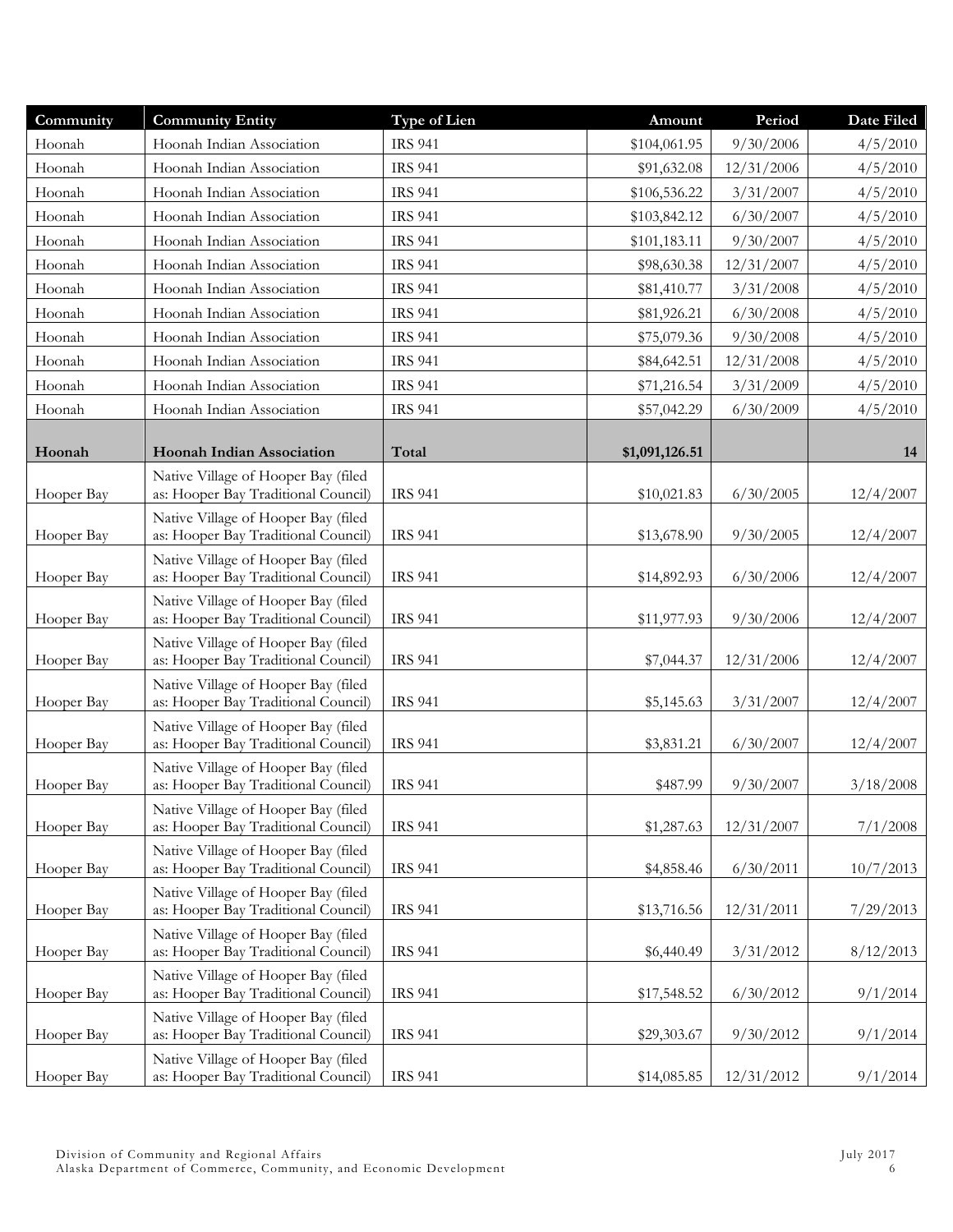| Community            | <b>Community Entity</b>                                            | Type of Lien                      | Amount                      | Period                  | Date Filed             |
|----------------------|--------------------------------------------------------------------|-----------------------------------|-----------------------------|-------------------------|------------------------|
|                      | <b>Native Village of Hooper Bay</b>                                |                                   |                             |                         |                        |
| <b>Hooper Bay</b>    | (filed as: Hooper Bay Traditional<br>Council)                      | Total                             | \$154,321.97                |                         | 15                     |
|                      | Native Village of Nunapitchuk (filed                               | Alaska Employment Security        |                             |                         |                        |
| Nunapitchuk          | as: Nunapitchuk IRA Council)                                       | Tax                               | \$3,640.11                  | 12/31/1999              | 4/28/2000              |
|                      | <b>Native Village of Nunapitchuk</b><br>(filed as: Nunapitchuk IRA |                                   |                             |                         |                        |
| Nunapitchuk          | Council)                                                           | Total                             | \$3,640.11                  |                         | 1                      |
| Point Hope           | City of Point Hope                                                 | <b>IRS 941</b>                    | \$11,179.23                 | 3/31/2013               | 4/19/2016              |
| Point Hope           | City of Point Hope                                                 | <b>IRS 941</b>                    | \$4,173.92                  | 12/31/2013              | 4/19/2016              |
| Point Hope           | City of Point Hope                                                 | <b>IRS 941</b>                    | \$4,804.71                  | 9/31/2014               | 4/19/2016              |
| Point Hope           | City of Point Hope                                                 | <b>IRS 941</b>                    | \$3,597.06                  | 12/31/2014              | 4/19/2016              |
| Point Hope           | City of Point Hope                                                 | <b>IRS 6721</b>                   | \$14,169.57                 | 12/31/2013              | 11/29/2016             |
| Point Hope           | City of Point Hope                                                 | <b>IRS 941</b>                    | \$124.79                    | 3/31/2014               | 11/29/2016             |
| <b>Point Hope</b>    | <b>City of Point Hope</b>                                          | Total                             | \$38,049.28                 |                         | 6                      |
|                      | Saint Paul Island (filed as: Tribal                                | Alaska Employment Security        |                             |                         |                        |
| Saint Paul           | Government of Saint Paul Island)                                   | Tax                               | \$8,195.89                  | 9/30/2000               | 2/21/2001              |
|                      | Saint Paul Island (filed as: Tribal                                |                                   |                             |                         |                        |
| Saint Paul           | Government of Saint Paul Island)                                   | Total<br>IRS 6721                 | \$8,195.89                  |                         | 1                      |
| Savoonga             | Native Village of Savoonga<br>Native Village of Savoonga           | <b>IRS 941</b>                    | \$12,251.53                 | 3/31/2012               | 9/3/2012               |
| Savoonga             |                                                                    | <b>IRS 941</b>                    | \$732.52                    | 12/31/2009              | 9/17/2012              |
| Savoonga             | Native Village of Savoonga                                         | <b>IRS 941</b>                    | \$3,154.31                  | 9/30/2010               | 7/29/2013              |
| Savoonga             | Native Village of Savoonga                                         | <b>IRS 941</b>                    | \$48.88                     | 9/30/2010               | 12/20/2010             |
| Savoonga             | Native Village of Savoonga<br>Native Village of Savoonga           | <b>IRS 941</b>                    | \$20,083.28                 | 12/31/2010<br>3/31/2011 | 8/20/2012<br>8/20/2012 |
| Savoonga             |                                                                    |                                   | \$67,467.72                 |                         |                        |
| Savoonga             | Native Village of Savoonga                                         | <b>IRS 941</b><br><b>IRS 941</b>  | \$67,835.31                 | 6/30/2011               | 8/20/2012              |
| Savoonga             | Native Village of Savoonga<br>Native Village of Savoonga           | <b>IRS 941</b>                    | \$164,050.25<br>\$68,238.02 | 9/30/2011<br>9/30/2011  | 8/27/2013<br>8/20/2012 |
| Savoonga             | Native Village of Savoonga                                         | <b>IRS 941</b>                    |                             | 12/31/2011              |                        |
| Savoonga<br>Savoonga | Native Village of Savoonga                                         | <b>IRS 941</b>                    | \$68,726.51<br>\$10,462.16  | 6/30/2012               | 8/20/2012<br>8/27/2013 |
| Savoonga             | Native Village of Savoonga                                         | <b>IRS 941</b>                    | \$49,239.91                 | 9/30/2012               | 8/27/2013              |
| Savoonga             | <b>Native Village of Savoonga</b>                                  | Total                             | \$532,290.40                |                         | 12                     |
| Selawik              | Native Village of Selawik                                          | Judgment on Confession            | \$39,279.51                 | 7/5/2011                | 7/11/2011              |
| Selawik              | Native Village of Selawik                                          | Total                             | \$39,279.51                 |                         | $\mathbf{1}$           |
|                      |                                                                    | Alaska Employment Security        |                             |                         |                        |
| Shaktoolik           | City of Shaktoolik                                                 | Tax                               | \$1,987.90                  | 12/31/2005              | 5/27/2008              |
| Shaktoolik           | <b>City of Shaktoolik</b>                                          | Total                             | \$1,987.90                  |                         | $\mathbf{1}$           |
| Shageluk             | Native Village of Shageluk                                         | Alaska Employment Security<br>Tax | \$7,329.36                  | 1/31/2015               | 5/4/2017               |
|                      |                                                                    | Alaska Employment Security        |                             |                         |                        |
| Shageluk             | Native Village of Shageluk                                         | Tax                               | \$7,899.86                  | 6/30/2015               | 5/4/2017               |
| Shageluk             | Native Village of Shageluk                                         | Alaska Employment Security<br>Tax | \$8,511.15                  | 9/30/2015               | 5/4/2017               |
|                      |                                                                    | Alaska Employment Security        |                             |                         |                        |
| Shageluk             | Native Village of Shageluk                                         | Tax                               | \$9,165.72                  | 12/31/2015              | 5/4/2017               |
| Shageluk             | Native Village of Shageluk                                         | Alaska Employment Security<br>Tax | \$8,449.98                  | 1/31/2016               | 5/4/2017               |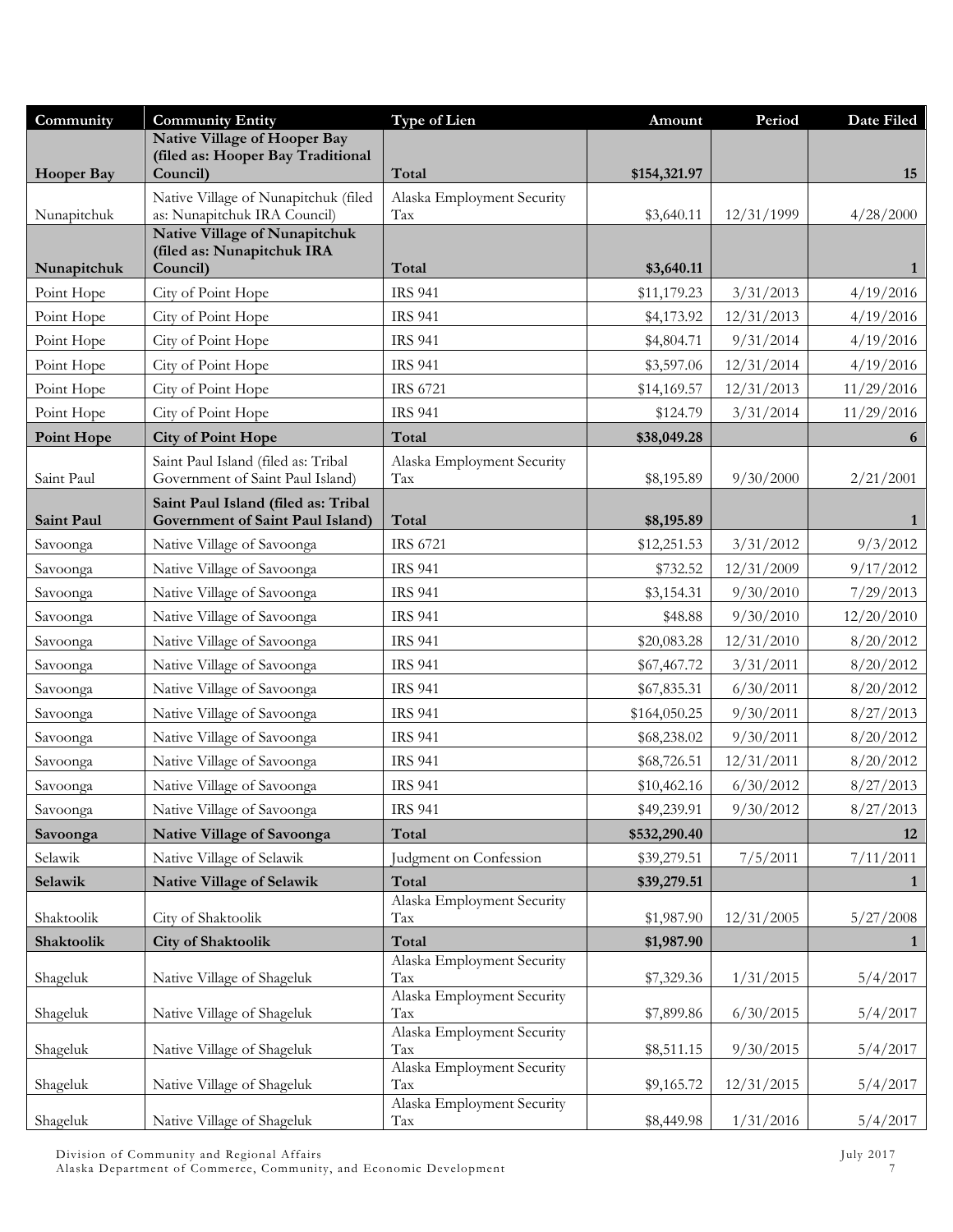| Community         | <b>Community Entity</b>            | <b>Type of Lien</b>        | Amount      | Period     | Date Filed |
|-------------------|------------------------------------|----------------------------|-------------|------------|------------|
|                   |                                    | Alaska Employment Security |             |            |            |
| Shageluk          | Native Village of Shageluk         | Tax                        | \$9,091.38  | 6/30/2016  | 5/4/2017   |
|                   |                                    | Alaska Employment Security |             |            |            |
| Shageluk          | Native Village of Shageluk         | Tax                        | \$9,036.10  | 9/30/2016  | 5/4/2017   |
|                   |                                    | Alaska Employment Security |             |            |            |
| Shageluk          | Native Village of Shageluk         | Tax                        | \$9,286.11  | 12/31/2016 | 5/4/2017   |
| Shageluk          | <b>Native Village of Shageluk</b>  | Total                      | \$68,769.66 |            | 8          |
|                   |                                    | Alaska Employment Security |             |            |            |
| Shungnak          | City of Shungnak                   | Tax                        | \$3,287.27  | 12/31/2013 | 5/1/2014   |
|                   |                                    | Alaska Employment Security |             |            |            |
| Shungnak          | City of Shungnak                   | Tax                        | \$1,533.24  | 12/31/2016 | 4/24/2017  |
| Shungnak          | City of Shungnak                   | Total                      | \$4,820.51  |            | 2          |
| Tanacross         | Native Village of Tanacross        | <b>IRS 941</b>             | \$70,609.61 | 3/31/2007  | 8/11/2010  |
| Tanacross         | <b>Native Village of Tanacross</b> | Total                      | \$70,609.61 |            |            |
| Whale Pass        | Whale Pass Community Association   | Final Judgment             | \$3,073.12  | 1/22/2010  | 2/12/2010  |
| Whale Pass        | Whale Pass Community Association   | Final Judgment             | \$3,160.87  | 1/22/2010  | 2/12/2010  |
| Whale Pass        | Whale Pass Community Association   | Final Judgment             | \$14,376.92 | 1/22/2010  | 2/12/2010  |
|                   | <b>Whale Pass Community</b>        |                            |             |            |            |
| <b>Whale Pass</b> | Association                        | Total                      | \$20,610.91 |            | 3          |

Source: Alaska Department of Natural Resources, Recorder's Office. Table displays community entities with one or more unreleased lien items between 9/20/2000 and 12/31/2016.